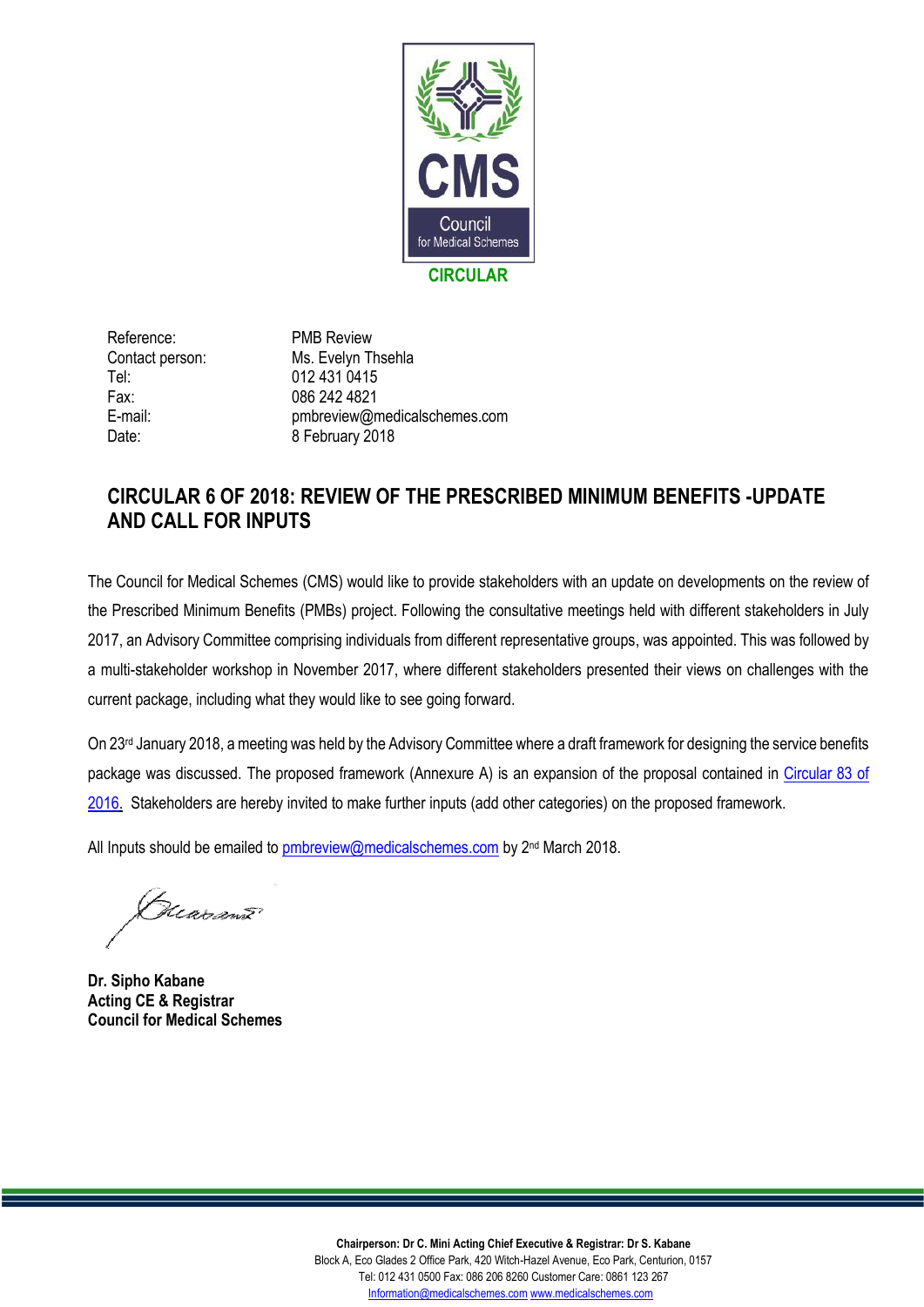## **ANNEXURE A: PROPOSED SERVICE BENEFITS CATEGORIES**

The recommended framework proposes a departure from the current package which is disease/condition based, to a service based package. The proposed benefits will serve as a minimum package that must be available in a primary care setting, and a hospital setting. These categories will be expanded further to incorporate the specific service that should be covered, including the level of setting where the services should be accessed.

# **A: Maternal and Neonatal Services**

#### **A.1 Antenatal services**

- Diagnosis of pregnancy
- Information on nutrition and maintenance of a healthy diet throughout pregnancy
- Education and counselling on preparation for childbirth, newborn and child care, breast feeding, and emergency preparedness
- Pre-natal supplementation
- Immunisation for vaccine-preventable diseases
- Laboratory antenatal tests including screening for fetal abnormalities
- Radiology services including 2D pregnancy ultrasounds
- PMTCT

#### **A.2 Delivery services**

- Diagnosis and monitoring progress of labor and fetal well-being
- Delivery of uncomplicated and complicated pregnancies (including breech delivery and vaginal delivery after previous Caesarean section)
- Management of obstetric emergencies such as eclampsia, multiple pregnancies, cord prolapse etc.
- Caesarean section for high risk or complicated pregnancies (including breech delivery and vaginal delivery after previous Caesarean section, eclampsia, multiple pregnancies, cord prolapse etc.).
- Management of post-partum complications
- Immediate care of neonate and initiation of breastfeeding

#### **A.3 Post-natal services**

- Nutrition counselling and advice
- Breast and perineal care
- Continuation of education and counselling on newborn and child care
- Initiation or continuation of antiretroviral therapy for HIV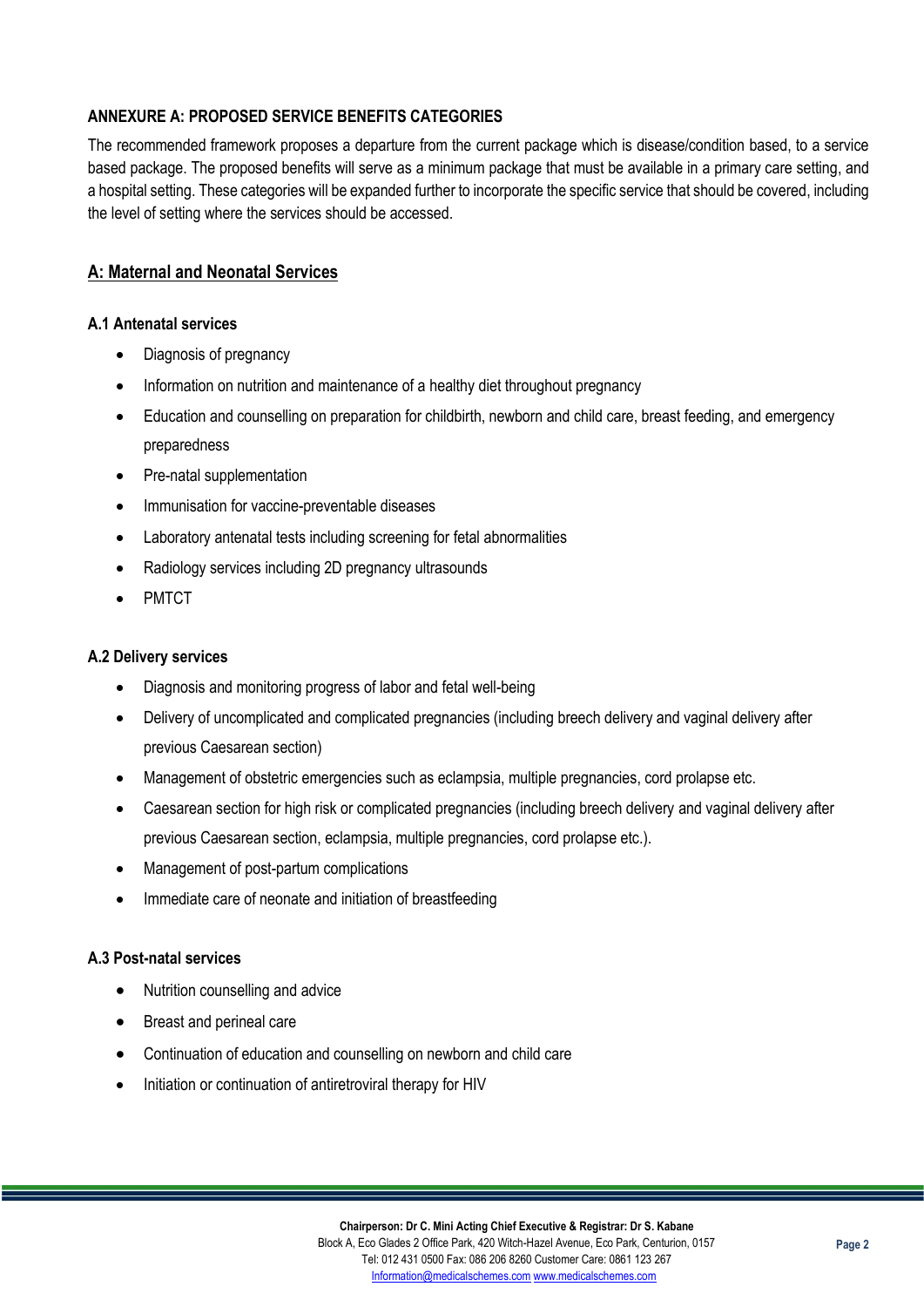• Management of maternal complications

### **A.4 Other services**

- Termination of pregnancy and post abortion care
- Medical management of high risk pregnancies such as Diabetes Mellitus, Hypertension, Heart Failure Preeclampsia, etc.
- Medical management of mild to moderate pregnancy complications such as urinary infection, mild to moderate anaemia, vaginal infections
- Care post abortion and family planning

#### **A.5 Neonatal services**

- Management of neonates with complications including respiratory distress
- Examination, screening and management of congenital disorders
- Immunisation against vaccine preventable diseases according to the National Department of Health (NDoH) guidelines

#### **B: Child health services**

- Advice, information and assistance to mothers on breast feeding, weaning and active feeding
- Management and care of high risk babies and referral where necessary
- Immunisation against vaccine preventable diseases according to NDoH guidelines
- Oral rehydration therapy for diarrhoea
- Screening for common genetic disorders
- Screening for genetic metabolic and childhood cancers
- Screening for symptoms of child abuse and neglect
- Screening for eye diseases, vision and speech problems, and other abnormalities
- Growth monitoring and nutritional support (multivitamins) where indicated
- Oral health checks and health advice
- Deworming
- Provision of ARTs in children infected with HIV
- Treatment of opportunistic diseases
- Referral for further treatment where appropriate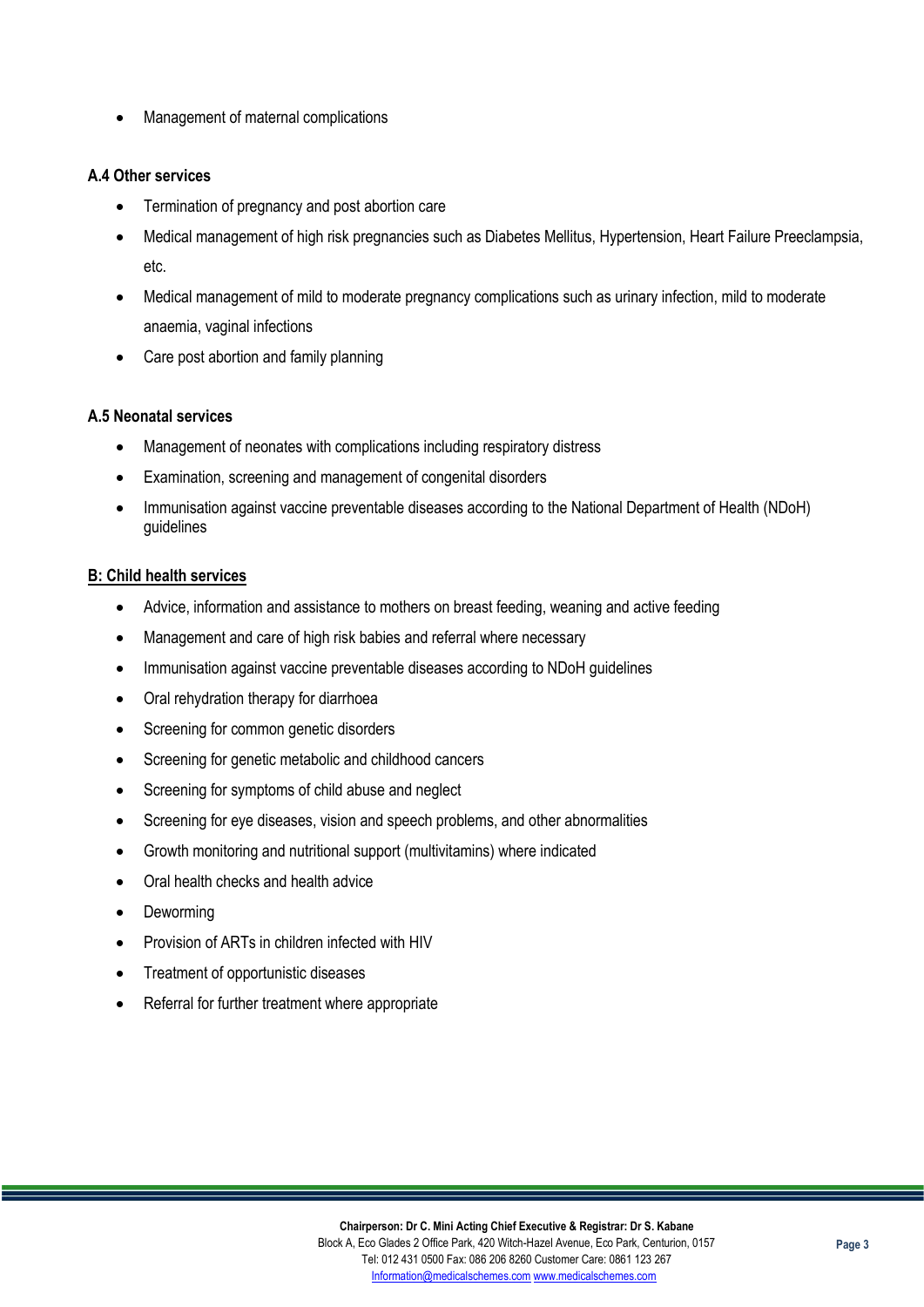## **C: Preventative services**

- Information on the prevention of communicable and non-communicable diseases
- Information on early treatment seeking behaviour
- Screening for non-communicable diseases e.g. hypertension, hyperlipidaemia, diabetes, breast cancer
- Screening for communicable diseases e.g. tuberculosis, HIV
- Weight monitoring / screening (obesity and underweight)
- Nutritional advice and support
- Chemo-prophylaxis for selected diseases
- Family planning, advice and provision of contraceptives

#### **D: Communicable and Non-communicable diseases services**

Screening and assessment of risk factors and co-morbidities Initiation of early treatment Screening and management of complications Follow up and monitoring of treatment adherence Interpretation of common laboratory and radiological results Specialised geriatric care, including foot care Referral to higher level of care when required • Neurological conditions/ neurology

- Ophthalmology
- Ear, Nose and Throat (ENT)
- **Respiratory**
- Cardiovascular
- Gastro-intestinal
- Musculoskeletal
- Dermatological
- Endocrinology
- Renal/Nephrology
- Urology
- Gynaecology
- **Oncology**
- Haematology
- General surgery and Reconstruction surgery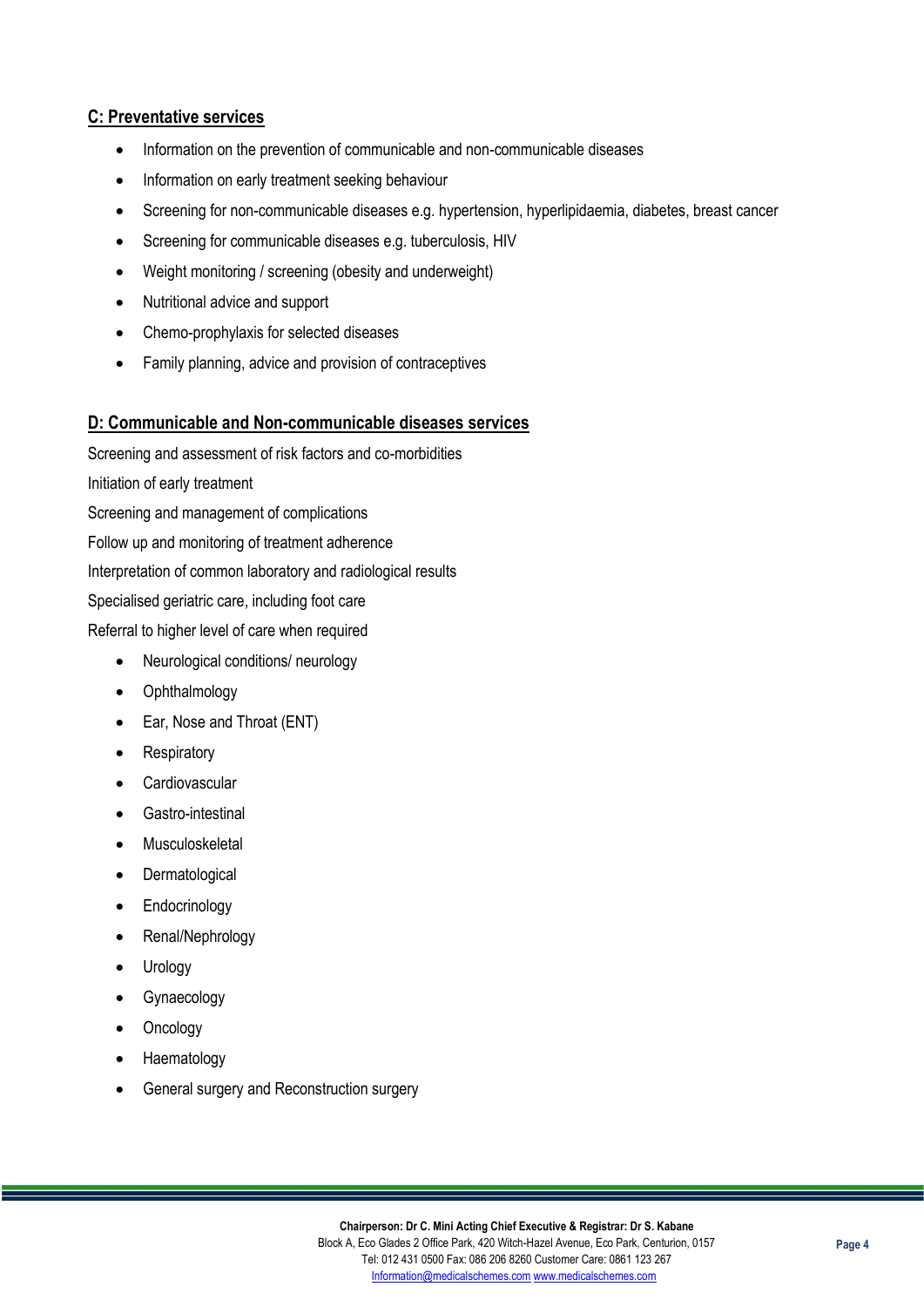## **E: Mental health services**

- Screening of patients in need of mental health and substance abuse care
- Admission, observation and treatment including psychotherapy
- Management of acute psychiatric cases and referral
- Management of substance withdrawal
- Post-trauma (e.g. rape) counselling with appropriate medical follow-up
- Referral to appropriate higher level of care when required
- Out of hospital management / continuation of care especially
- Laboratory and Radiology tests

## **F: Rehabilitation services**

- Diagnosis, medical management including occupational therapy, physiotherapy and speech therapy
- Surgical management of impairments
- Provision of basic assistive devices, including wheelchairs, walking aids, hearing aids, prostheses
- Preparation for the use, maintenance and servicing of assistive devices
- Education on and facilitated access to social grants, health and social services
- Counselling and/or education (psychosocial rehabilitation)
- Referral for further care when necessary

## **G: Palliative services**

- Identification and diagnosis of patients requiring palliative care
- Individualised palliative care management plan by a multidisciplinary team
- Provision of palliative care according to the coordinated care plan
- Referrals for symptom management
- Referrals to palliative care specialist
- Referrals for counselling for emotional support, spiritual or bereavement care
- Information & education to patient and family
- Referrals to home-based and community based palliative care services

## **H: Emergency services**

*"The sudden and, at the time, unexpected onset of a health condition that requires immediate medical or surgical treatment, where failure to provide medical or surgical treatment would result in serious impairment to bodily functions or serious dysfunction of a bodily organ or part".*